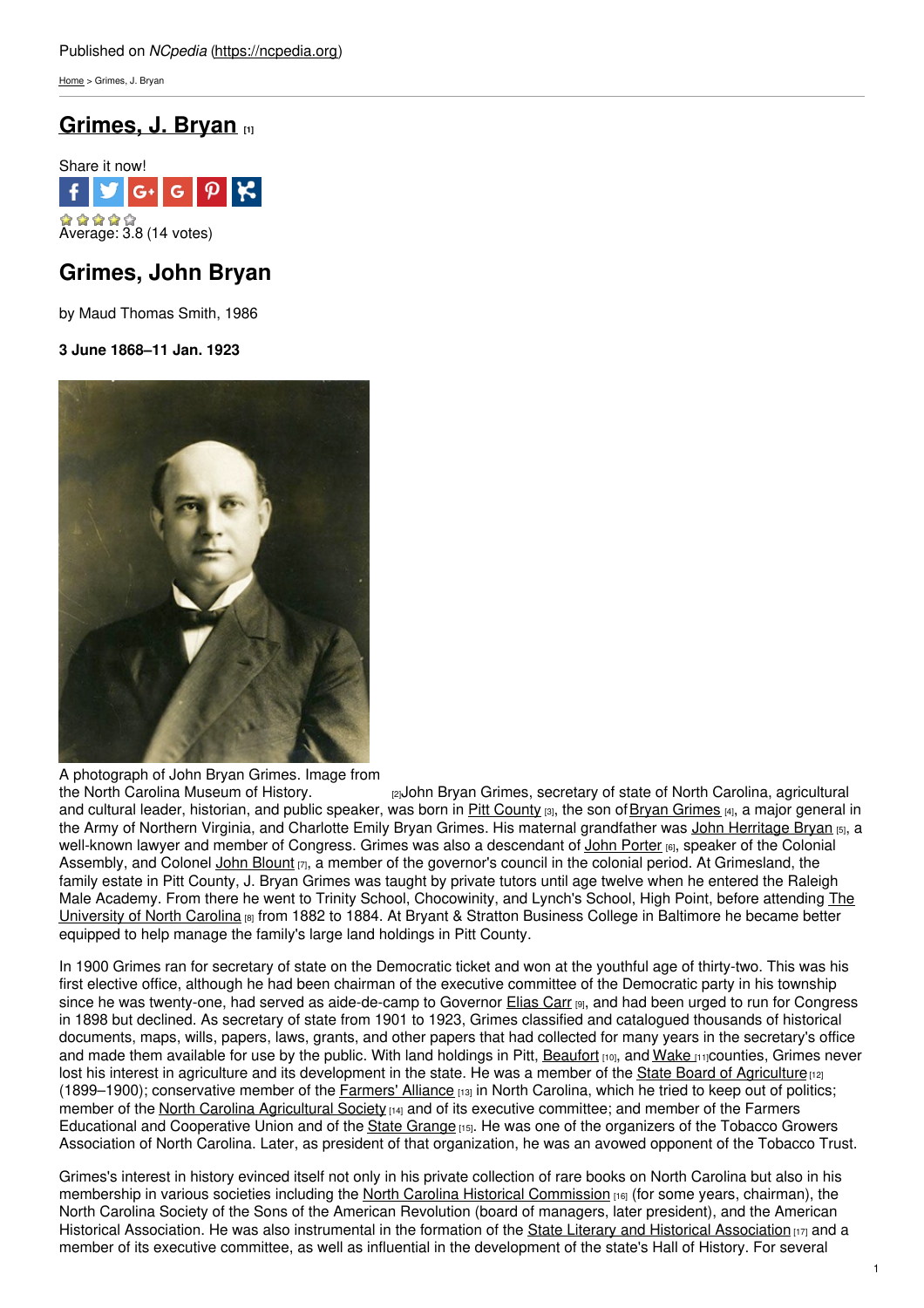years he awarded the Mary Octavia Grimes Memorial, a gold medal, for the best essay by a student in Pitt County on a subject related to the section around that county.

As secretary of state, Grimes was an ex officio member of theBoard of [Education](https://ncpedia.org/education-state-board) [18]. He served on the board of trustees of The University of North Carolina and on the board's executive committee. Other memberships included the executive committee of the North Carolina Council of Defense, Scottish Society of America (president, 1918–19), Masons, Knights of Pythias, and Junior Order of United American Mechanics. He was a Democrat and an Episcopalian.

Grimes made many speeches in the fields of agriculture and history—some at the dedication of public monuments. He was the author of numerous pamphlets and broadsides. His *Agricultural Resources and Opportunities of the South* (1905?) was an interesting promotional tract, while two volumes that he prepared from records in his custody as secretary of state, *Abstract of North [Carolina](http://digital.ncdcr.gov/cdm/ref/collection/p249901coll22/id/334363) Wills* [19] (1910) and *North Carolina Wills and [Inventories](http://digital.ncdcr.gov/cdm/ref/collection/p249901coll22/id/329753)* [20] (1912), have been of great use to historians and genealogists. His illustrated monograph, *History of The Great Seal of the State of North Carolina*, went through many editions after its first publication in 1893. As secretary of state he was also responsible for the reprinting of *The Natural History of North Carolina* by John [Brickell](https://ncpedia.org/biography/brickell-john) [21], for which he prepared an introductory note.

In 1894, Grimes married Mary Octavia Laughinghouse, the daughter of Captain J.J. Laughinghouse of Pitt County and the granddaughter of Dr. Charles J. O'Hagan. They had one daughter, Helen Elise. Mrs. Grimes died in 1899. In 1904, Grimes married her sister, Elizabeth Forrest Laughinghouse, who bore him three sons: J. Bryan, Jr., Charles O'Hagan, and Alston. Grimes was buried in Oakwood Cemetery, Raleigh.

## **References:**

John L. Cheney, Jr., ed., *North Carolina Government, 1585–1974* (1975).

Adolph O. Goodwin, *Who's Who in Raleigh* (1916).

Daniel L. Grant,*Alumni History of the University of North Carolina*(1924).

*North Carolina Biography*, vol. 6 (1919).

C. Beauregard Poland, *Twentieth Century Statesmen, North Carolina Political Leaders, 1900–1901*(1900).

Raleigh *News and Observer*, 14 Jan. 1923.

Raleigh *North Carolinian*, 26 Apr. 1900.

*Who Was Who in America*, vol. 1 (1943).

### **Additional Resources:**

Haywood, Marshall De Lancey. "J. Bryan Grimes."*Biographical history of North Carolina from colonial times to the present* volume 6. Greensboro, N.C.: C.L. Van Noppen. 1907. 262-266.http://books.google.com/books? [id=U4a7yxBowE0C&pg=PA262#v=onepage&q&f=false](http://books.google.com/books?id=U4a7yxBowE0C&pg=PA262#v=onepage&q&f=false) [22] (accessed November 4, 2013).

J. Bryan Grimes Papers, 1712-1924 (collection no. 01765). The Southern Historical Collection. Louis Round Wilson Special Collections Library. University of North Carolina at Chapel Hill. <http://www2.lib.unc.edu/mss/inv/g/Grimes,J.Bryan.html> [23] (accessed November 4, 2013).

J. Bryan Grimes Papers (#54). East Carolina Manuscript Collection, J. Y. Joyner Library, East Carolina University. <http://digital.lib.ecu.edu/special/ead/findingaids/0054/> [24] (accessed November 4, 2013).

### **Image Credits:**

"Photograph, Accession #: [H.19XX.327.48](http://collections.ncdcr.gov/RediscoveryProficioPublicSearch/ShowItem.aspx?37300+) [2]." Photograph. North Carolina Museum of History.

**Subjects:** [Biographies](https://ncpedia.org/category/subjects/biography-term) [25] [Educators](https://ncpedia.org/category/subjects/educators) [26] [Historians](https://ncpedia.org/category/subjects/historians) [27] Public [officials](https://ncpedia.org/category/subjects/public-officials) [28] Writers, [journalists,](https://ncpedia.org/category/subjects/writer) and editors [29] **Authors:** Smith, Maud [Thomas](https://ncpedia.org/category/authors/smith-maud-thomas) [30] **Origin - location:** [Beaufort](https://ncpedia.org/category/origin-location/coastal-22) County [31] Pitt [County](https://ncpedia.org/category/origin-location/coastal-21) [32] Wake [County](https://ncpedia.org/category/origin-location/piedmont/w) [33] **From:** Dictionary of North Carolina [Biography,](https://ncpedia.org/category/entry-source/dictionary-no) University of North Carolina Press.[34]

1 January 1986 | Smith, Maud Thomas